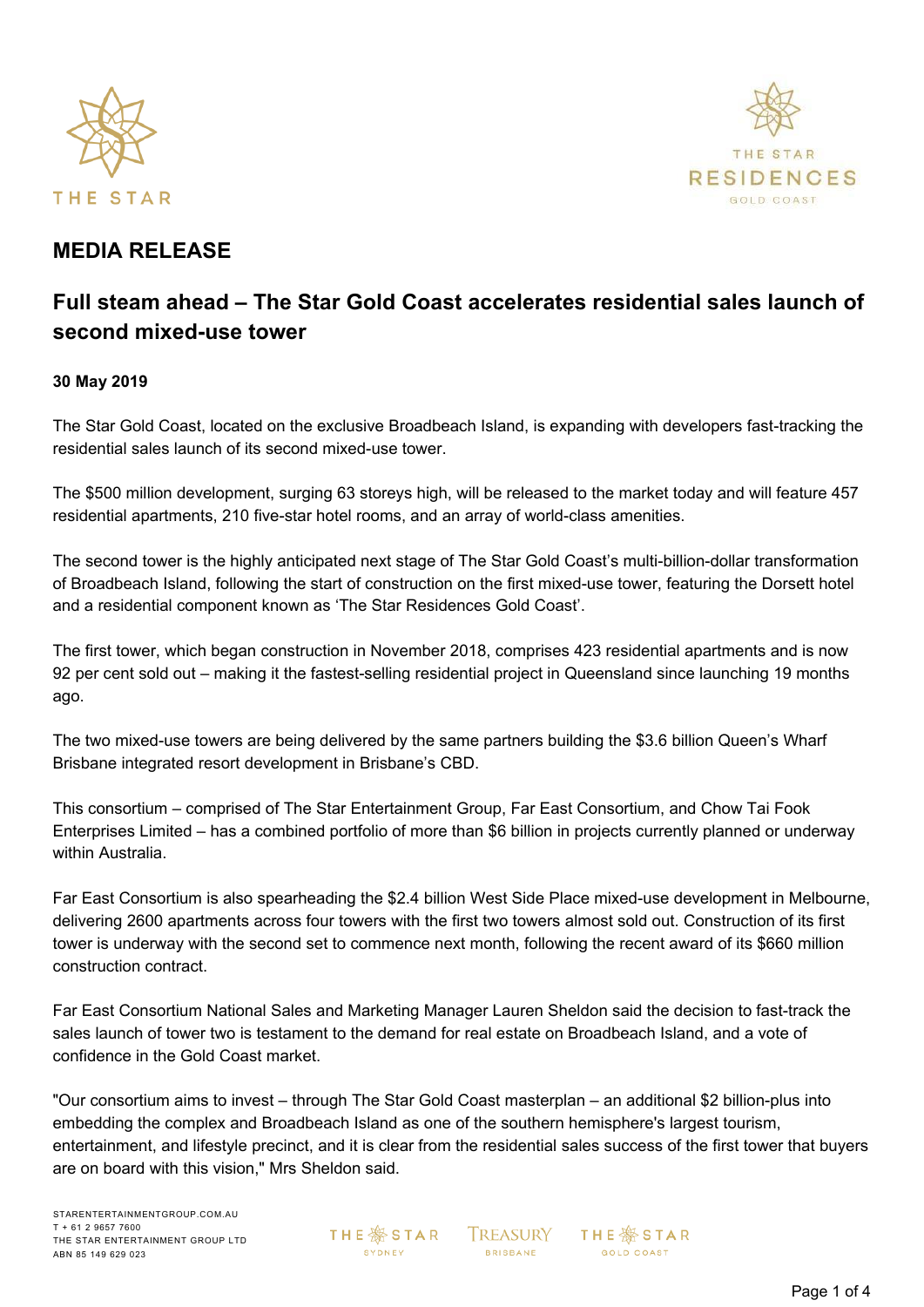"The Gold Coast is ripe for this type of development activity, supported by \$13 billion in major infrastructure projects recently completed, planned, or underway in the city.

"We're releasing the second tower to the market today, with construction expected to commence in mid-2020 and completion anticipated about 2024.

"We are confident its high-end residential appeal, premium amenity, and enviable location within the integrated resort development will be extremely attractive to prospective purchasers."

The latest tower will feature one, two, and three-bedroom residential apartments across the upper 43 levels including an exclusive two-level resident-only recreation deck boasting a sun lounge and yoga deck; a 23.5 metre lap pool; barbeque areas; sauna and steam room; space for a kids' club; a gymnasium; and private dining rooms.

One-bedroom apartments, ranging in size from 55sqm to 64sqm, will be priced from \$486,000. Two-bedroom apartments, ranging from 71sqm to 106sqm, will be priced from \$692,000. Three-bedroom apartments, ranging from 112sqm to 168sqm, will be priced from \$1.295 million.

Residents will be able to choose from two different apartment colour schemes and each residence is designed to maximise views and coastal breezes, and offer solar orientation.

Expansive glass will showcase the stunning views and will permit light throughout each apartment, while balconies will be recessed for shade and have been meticulously planned with a luxurious yet laidback lifestyle in mind.

The Star Entertainment Group Managing Director and CEO Matt Bekier said the new tower's hotel and lifestyle offering will further underpin Broadbeach Island as a world-class tourism, leisure, and entertainment destination for visitors to the Gold Coast.

"Through the latest tower, The Star Gold Coast will offer four hotels on Broadbeach Island – more hotels than any other integrated resort in Australia," Mr Bekier said.

"The new five-star hotel will feature 210 rooms and will take the overall hotel accommodation supply on Broadbeach Island to almost 1200 rooms and suites across the four hotels.

"Starting from level seven and spanning 12 levels, the new hotel will sit above a six-level podium featuring an active retail concourse, and will provide direct connectivity to The Star Gold Coast's other hotel and residential offerings.

"The second tower's retail offerings, when combined with tower one, will feature more than 12,050sqm of retail and resort amenities.

"These amenities include one of the southern hemisphere's most luxurious day spas and wellness centres; a cafe and wine bar with views to Broadbeach and Coolangatta; an exciting nightlife venue; and speciality lifestyle services including a boutique hair and nail salon, floral services, and a fine food market."

An additional sub-tropical recreation deck for use by residents and visitors will connect to The Star Gold Coast, and is designed to create a world-class rooftop experience.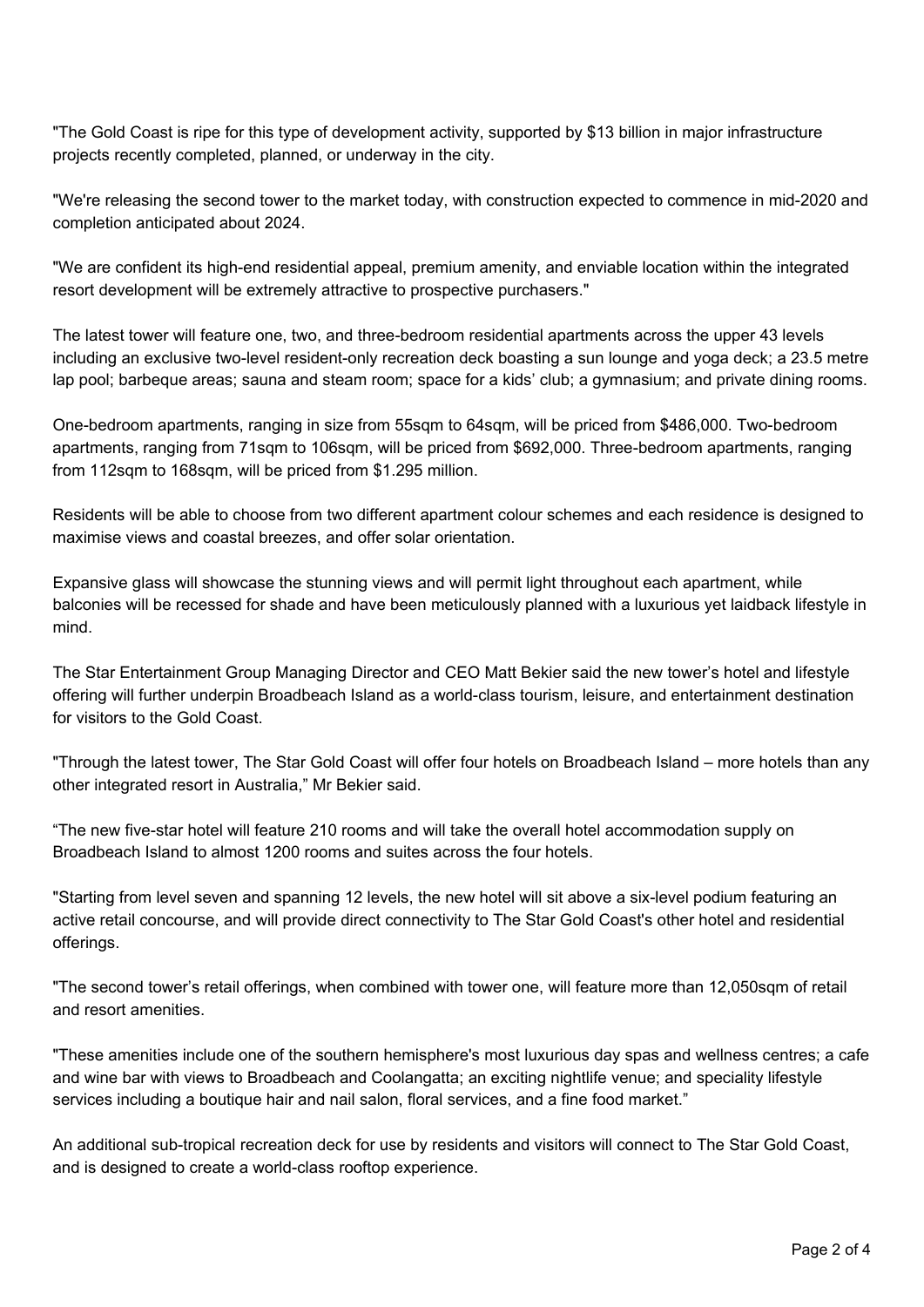A large lagoon pool, sundecks, private cabanas, alfresco dining areas, plazas, waterplay, subtropical gardens, function lawns, and outdoor spaces will bring the iconic landmark to life.

Mrs Sheldon said while residents will be able to enjoy the vibrant and luxe lifestyle that comes with living within an integrated resort, the apartments are designed for privacy and seclusion.

"Residents can choose to immerse themselves in the plentiful opportunities that come with living in an iconic lifestyle destination – or they can enjoy the quiet, private, and secluded environment also on offer. They really do get the best of both worlds," Mrs Sheldon said.

"The residents-only recreation area has been carefully designed to provide seclusion, comfort, and functionality by combining intimate spaces within a lush, subtropical garden setting that offers 360-degree views of the Gold Coast skyline. The dedicated lobby and lifts will allow residents to feel like they have own private retreat in the sky.

"The latest tower will be the pinnacle of luxury integrated resort living on the Gold Coast. With its enviable location and connectivity to the G:Link Light Rail, designer shopping at Pacific Fair, and proximity to all the action and major events at the adjacent Gold Coast Convention and Exhibition Centre, we are expecting solid interest from owner-occupiers and investors from the Gold Coast, interstate, and internationally."

The latest tower will be positioned south of the Dorsett hotel and The Star Residences Gold Coast apartments tower currently under construction, and will provide hundreds of car parks. Dedicated bicycle spaces will also be available for residents.

In addition to the construction of the Dorsett hotel and The Star Residences Gold Coast apartments tower, The Star Gold Coast's transformation to date includes a refurbishment of The Star Grand's 596 hotel rooms; the opening of a new luxury 56-suite hotel, The Darling; 12 new food and beverage experiences; a new day spa and fitness centre, Azure Spa & Fitness; and additional meeting room space and refreshed conference facilities in the Event Centre.

A further three towers are planned as part of The Star Gold Coast's approved \$2-billion-plus masterplan for Broadbeach Island.

#### **For more, visit [www.thestarresidences.com.au](http://www.thestarresidences.com.au/)**

**ENDS**

#### **Media contacts:**

- Peter Jenkins, General Manager Media and Communications, The Star Entertainment Group, 0439 015 292 / [peter.jenkins@star.com.au](mailto:peter.jenkins@star.com.au)
- Naomi Jamieson, Media Manager, The Star Entertainment Group, 0419 661 648 / naomi.jamieson@star.com.au
- Kimberley Welman, Promedia Public Relations, 0422 276 284 / [kimberley@promedia.com.au](mailto:kimberley@promedia.com.au)
- Chris Hinds, Tower Two Sales Manager, 0410 063 800 / [chinds@thestarresidences.com.au](mailto:chinds@thestarresidences.com.au)